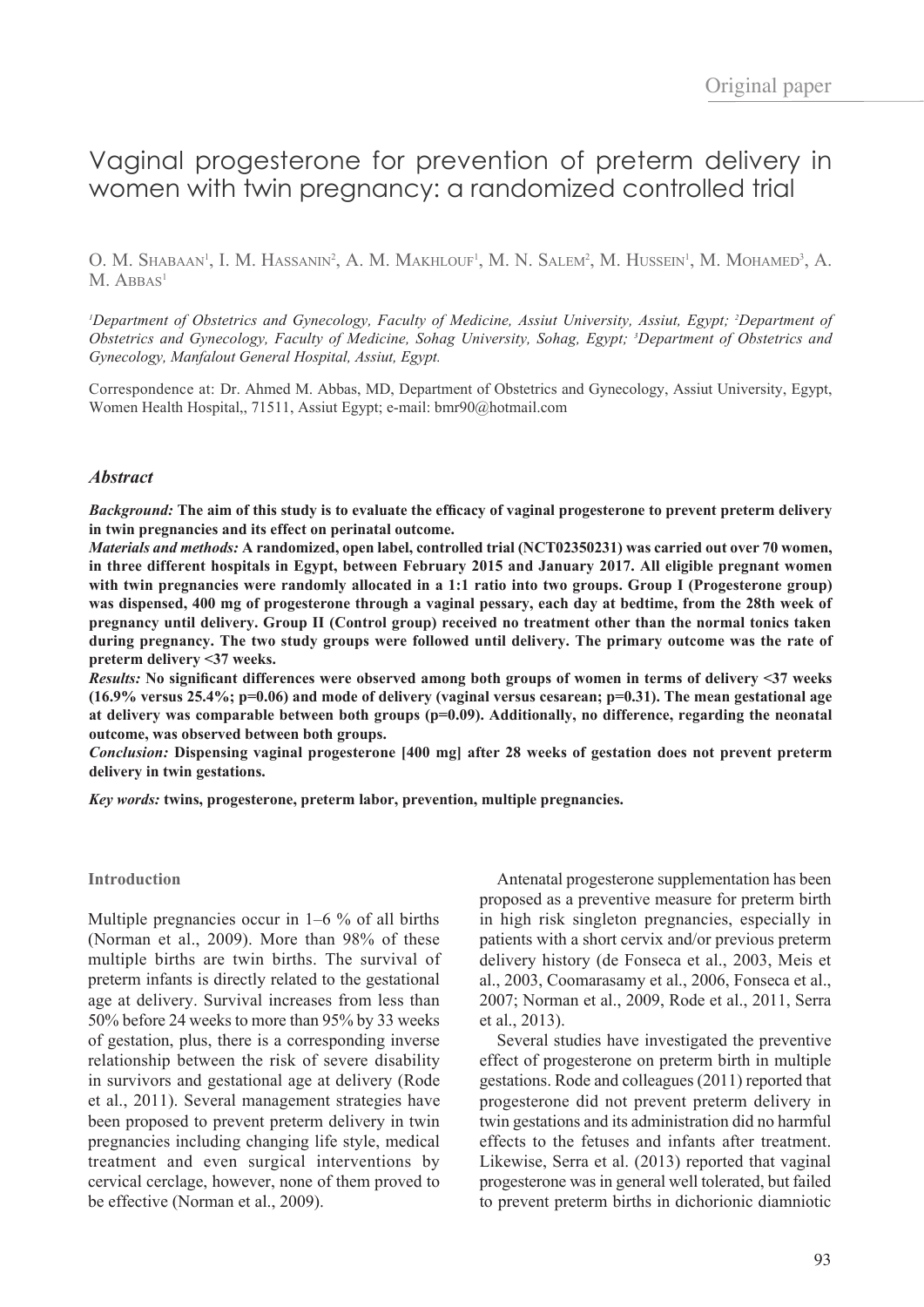twin pregnancies. Moreover, two aggregated data meta-analyses have examined the published trials of progestogens in twin pregnancies, but have not been sufficient. One of these did not differentiate between 17-hydroxyprogesterone caproate and vaginal progesterone (Likis et al., 2012). The other had too little information to investigate relevant subgroups (Sotiriadis et al., 2012).

A recent meta-analysis focused on women with a short cervix and found that vaginal progesterone reduced the rate of early preterm birth and the rate of composite neonatal morbidity/mortality in singleton pregnancies (Schuit et al., 2015).

Thus, given the small number of twins in that analysis, there was a trend towards the reduction of early preterm birth with progesterone and a significant reduction of neonatal morbidity/ mortality. None of the three previous meta-analyses of the effect of progestogens in twins included all published studies. Hence, although promising, exiting data on the use of progesterone to prevent preterm births in twins is not conclusive.

All the above studies and meta-analysis had been done on high risk of previous preterm birth or short cervix cases and none of them reported its role in low risk cases. Taking in consideration that twin pregnancy itself is a risk factor of preterm delivery; the current study aims to evaluate the efficacy of vaginal progesterone in prevention of preterm delivery in low risk twin gestation.

#### **Methods**

#### *Study type, settings and duration*

The current study is an open labeled, randomized, controlled trial (NCT02350231). The study was conducted in three tertiary care centers; Assiut University Women's Health Hospital, Sohag University Hospital and Manfout General Hospital, in Egypt, between February 2015 and January 2017. The Institutional Ethical Review Boards approved the study protocol. Before participation and after reading the patients' information sheet or explicit lecture to the patient [if the patient was unable to read and/or write] to explain the nature of the study, all women signed an informed consent document.

#### *Study participants*

All pregnant women with twin gestations who were invited to participate in this study. Pregnant women at 28 weeks of gestation presenting the following criteria: naturally conceived, dichorionic diamniotic twin gestation, uncomplicated pregnancy, no major fetal anomalies were included in this study. Women with a contraindication to progesterone treatment, higher multiple pregnancies, single fetal demise or fetal growth restriction of co-twin, polyhydramnios, threatened preterm labor, premature rupture of membranes, with a cervical cerclage from a previous or a current pregnancy, chronic medical diseases and diffculty for a regular follow-up were excluded.

#### *Sample size*

Our sample size was calculated with a base on preterm delivery rate. Previous studies have demonstrated that the incidence of preterm delivery in twins is 50 % (Serra et al., 2013). Fonseca et al., (2007) showed that the use of vaginal progesterone in high-risk pregnancy decreased preterm delivery by 50 %. Thus, using a two-sided chi-square test with an  $\alpha$  error of 0.05, a total sample size of 140 cases in the two groups (70 patients each) were required to demonstrate the difference between both groups with an 80% power (odds ratio=0.33) and a drop-out rate of 10% (Epi-info™, CDC, USA. 2016).

# *Randomization*

Randomization was done using a computergenerated random table. Allocation concealment was done using serially numbered closed-opaque envelopes. Each envelope was labeled with a serial number and had a card noting the intervention type inside. One of the investigators had retained the randomization envelopes and did not share in patients counseling or care. When any of the centers had an eligible participant, she was assigned to either one of the study groups and did not change once assigned.

#### *Study intervention*

At the time of recruitment, a detailed medical history (including personal, obstetric, menstrual and medical history) of all eligible participants was noted. Gestational age was estimated by a reliable date, and if not reliable, it was confrmed by a frst trimester ultrasound crown-rump length. All pregnant women in the study received the usual antenatal care for twin pregnancy with iron and calcium supplementation. Moreover, all women were advised to rest through the entirety of the antenatal care program.

Eligible participants were randomly allocated in a 1:1 ratio to two groups. Group I (Progesterone group) received progesterone vaginal pessaries 400 mg (Prontogest® 400 suppositories; IBSA Pharmaceutical, Alexandria, Egypt) daily at bedtime from week 28 of pregnancy until delivery. Group II (Control group) women received no more treatment rather than the normal tonics taken during pregnancy. Adherence to treatment was ensured by asking participants to return empty packs at each visit.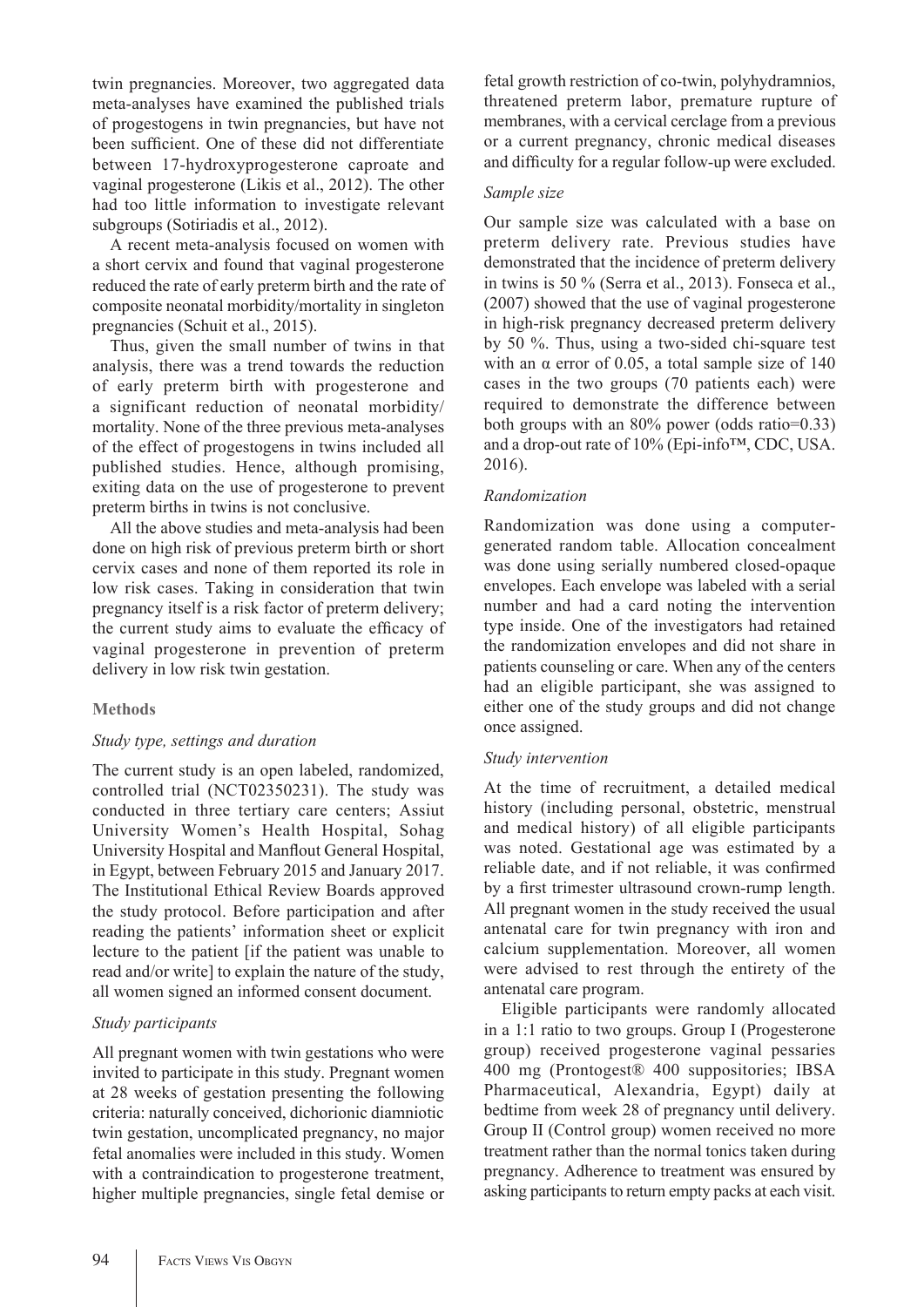# *Follow-up*

Women in both groups were followed up during their antenatal visits at the different centers every two weeks until delivery. At each visit they were asked for symptoms of preterm labor like heaviness, cramps, abdominal colic, and sudden gush of fuid. They were also subjected to ultrasonography scan to evaluate fetal wellbeing. Any complication occurring during the current pregnancy (placental abruption, intrauterine growth restriction (IUGR) and preeclampsia was recorded. The diagnosis of IUGR was based on three criteria: ultrasonographic deviation from the normal growth percentile, clinically detected suboptimal growth and birth weight inferior to the 10th percentile of the corresponding gestational age (Aban et al., 2004).

Moreover, participants were encouraged to deliver in the recruiting centers by providing each participant with a follow-up card to have her delivery for free in the designated facilities. Delivery data, any intrapartum or postpartum events, neonatal birth weight and referral to pediatric care unit (PCU) were also reported.

# *Study outcomes*

The primary outcome of this study was the rate of preterm delivery (before 37 weeks of gestation). Secondary outcomes included the occurrence of maternal complications as preeclampsia, the gestational age at delivery, neonatal birth weight at delivery, Apgar score at delivery, the perinatal mortality rate, the rate of admission to PCU, the rate of intraventricular hemorrhage, the rate of neonatal respiratory distress syndrome (RDS), need for mechanical ventilation, and the adverse effects of the study medication.

#### *Statistical analysis*

Data entry and statistical analysis were done using

SPSS software version 22 (Chicago, IL, USA). Qualitative variables were presented as frequency and percentage. Comparison between both groups was done by Chi-square test. Quantitative variables were presented in terms of mean and standard deviation and Student's t-test was used for comparison between two groups. We considered a P value  $< 0.05$  as significant.

#### **Results**

A total of 158 women were invited to participate in this study. Eighteen women were excluded because of not fulflling eligibility criteria. We randomly assigned 140 twin-pregnant women at 28 weeks of their gestation were assigned into two groups (Figure 1). In each group, eleven patients failed to complete follow-up visits until delivery. Therefore, the fnal analysis included 59 women per each group.

Table I shows that both groups were comparable to baseline characteristics. The mean age of the study participants was ranged between 28.6-29.6 years and didn't presented a signifcant difference between both groups. One-hundred eighteen babies were delivered in each group; 83.1% delivered at term in the progesterone group and 74.6% in the control group.

Regarding the primary outcome, 10 women (16.9%) in progesterone group versus 15 women (25.4%) in the control group delivered before the 37th week with no signifcant difference between both groups (p=0.06). As regard to pregnancy complications, the number of women who developed preeclampsia was not statistically different between the two groups  $3/59$  (5.1%) in the progesterone group versus 1/59 (1.7%) in the control group. In the progesterone group, only 4 patients developed IUGR versus 3 patients in the control group. None of the women in either group developed a

| Variables                                                                          | Progesterone group<br>$(n=70)$         | Control group<br>$(n=70)$                | P-value      |
|------------------------------------------------------------------------------------|----------------------------------------|------------------------------------------|--------------|
| Age, years (mean $\pm$ SD)                                                         | $29.06 \pm 4.06$                       | $28.61 \pm 3.48$                         | 0.48         |
| Consanguinity, $n$ (%)                                                             | 19(26.4)                               | 21(29.2)                                 | 0.71         |
| Parity, (mean $\pm$ SD)                                                            | $2.03 \pm 1.69$                        | $2.14 \pm 1.57$                          | 0.61         |
| Previous miscarriage, n (%)                                                        | 10(13.9)                               | 8(11.1)                                  | 0.61         |
| Gestational age by US, weeks (mean±SD)<br>First fetus<br>Second fetus              | $28.9 \pm 0.6$<br>$28.8 \pm 0.7$       | $28.9 \pm 0.3$<br>$28.9 \pm 0.4$         | 0.95<br>0.32 |
| Estimated fetal weight by US, grams (mean $\pm$ SD)<br>First fetus<br>Second fetus | $1122.8 \pm 201.4$<br>$1103 \pm 187.2$ | $1113.4 \pm 140.1$<br>$1110.6 \pm 122.1$ | 0.78<br>0.82 |

Table I. — Baseline and clinical characteristics of the study participants at inclusion

 $SD =$  standard deviation,  $US =$  ultrasound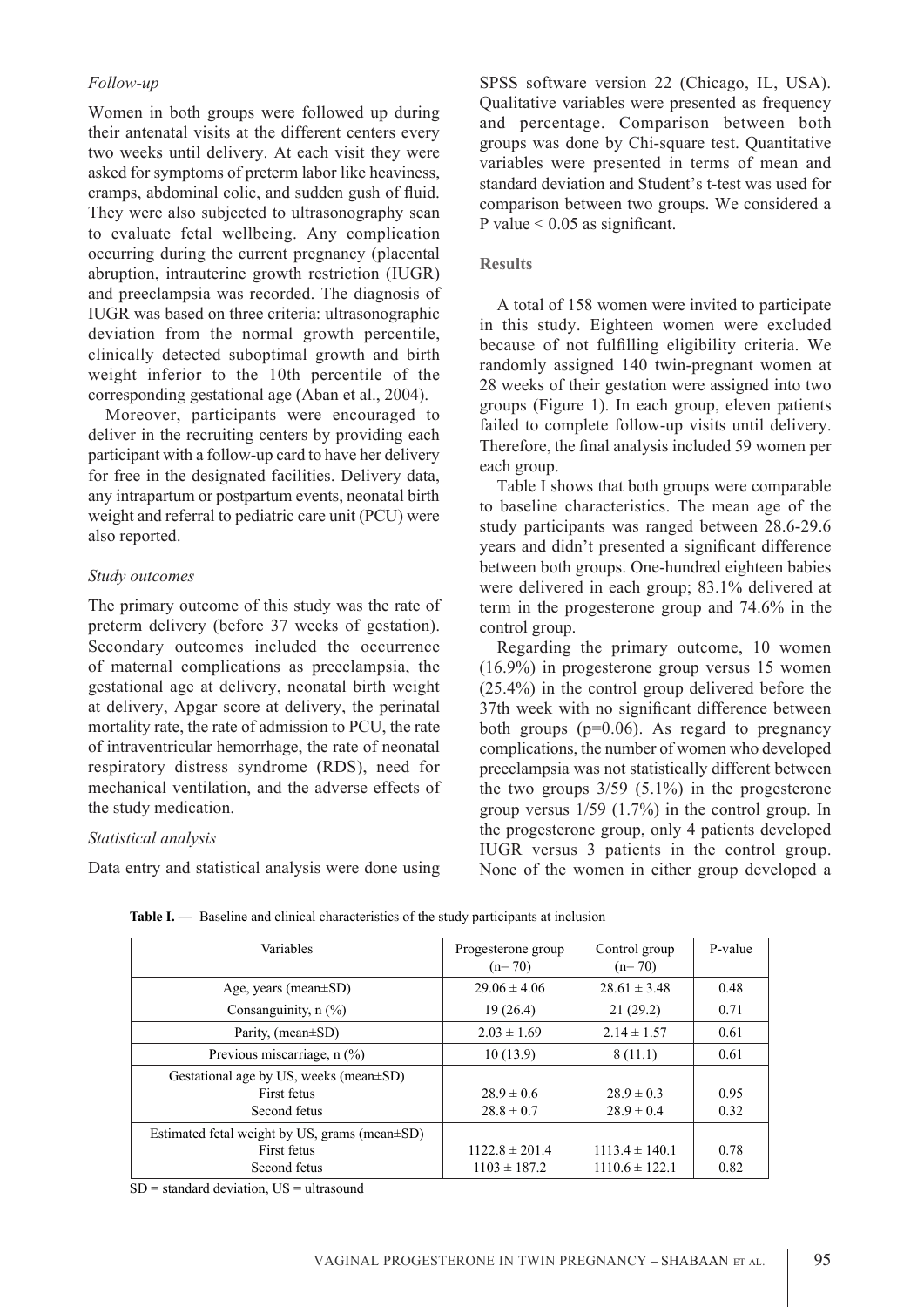

*Figure 1:* The study flowchart.

placental abruption. Additionally, about half of the pregnancies were delivered by CS with no statistical difference regarding the mode of delivery between both groups (p=0.31) (Table II).

Table III shows the delivery data in both groups. The mean gestational age at delivery was comparable between both groups (p=0.09). Both groups were similar for mean weight at birth of both babies. Moreover, no differences regarding the Apgar score at 1 min  $\leq$  7/10 (p=0.31), incidence of neonatal RDS (p=0.18), intraventricular hemorrhage  $(p=0.63)$ , need for mechanical ventilation  $(p=0.37)$ , admission to PCU (p=0.07) and perinatal mortality rate (p=1.0) were observed between neonates in

**Table II.** — The study outcomes in both study groups

| <b>Outcomes</b>                         | Progesterone<br>group<br>$(n=59)$ | Control group<br>$(n=59)$ | P-value |
|-----------------------------------------|-----------------------------------|---------------------------|---------|
| Preterm birth <37 weeks                 | 10(16.9)                          | 15(25.4)                  | 0.06    |
| Term live birth                         | 49(83.1)                          | 44 (74.6)                 | 0.13    |
| Preeclampsia                            | 3(5.1)                            | 1(1.7)                    | 0.62    |
| <b>IUGR</b>                             | 4(6.8)                            | 3(5.1)                    | 0.69    |
| Mode of delivery<br>Vaginal<br>Cesarean | 31(52.5)<br>28 (47.5)             | 26(44.1)<br>33 (45.9)     | 0.31    |

 $IUGR =$  intrauterine growth restriction All data are presented as n  $(%)$ .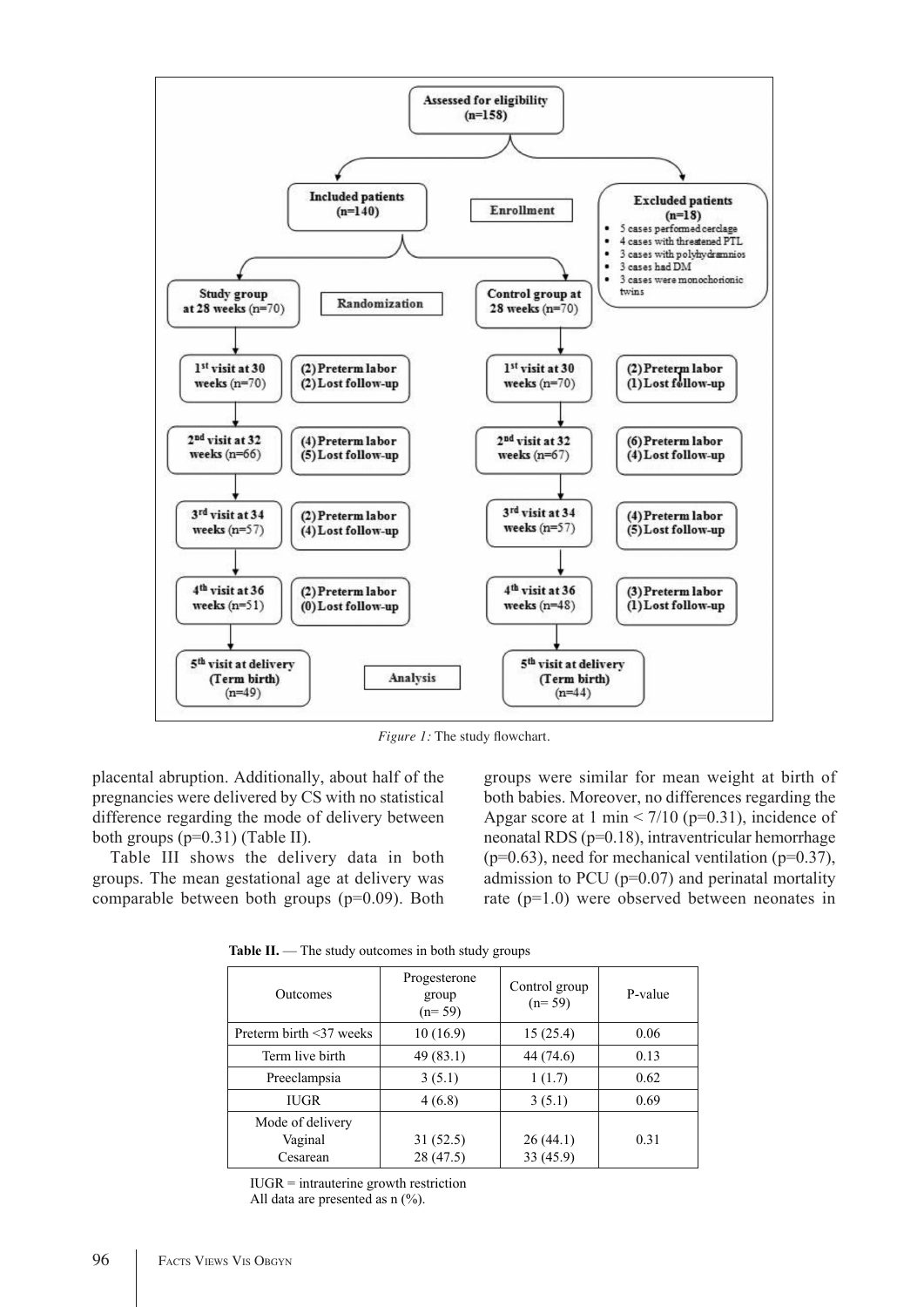both groups.

No major adverse effects from the medication were reported among participants in this study. Eleven out of 59 (25.4%) women in the progesterone group complained from vaginal burning sensation and excessive vaginal discharge. Only two of them were diagnosed for bacterial vaginosis (BV) and were treated accordingly. in the control group, four patients (6.8%) complained for the same symptoms, three were diagnosed with BV.

# **Discussion**

In this multicenter-randomized open-labeled study, we demonstrated that administration of daily 400 mg vaginal progesterone starting at 28 weeks of gestation in diamniotic twin pregnancies failed to decrease the rate of preterm delivery with no reduction of perinatal morbidity or mortality.

Several trials have demonstrated the potential beneficial effect of progesterone supplementation to prevent preterm labor (PTL) most pertained to singleton pregnancy (Alfrevic et al., 2013) and only few studied multiple pregnancies (Brizot et al., 2015, El-refaie et al., 2016). In our study, we chose vaginal progesterone rather than oral or intramuscular synthetic progesterone because of its convenience for the patient. It is easy to use and is assumed to have a better bioavailability compared to intramuscular injections, and no major undesirable side effects, as occur when orally administrated [e.g. sleepiness, fatigue and headache] or side effects from intramuscular use [injection site pain, itching and swelling] (Maher et al., 2013).

The mean gestational age at delivery was 37.8 and 37.0 weeks in both, the progesterone and control groups, respectively (p=0.09). Similarly, birth weight at delivery in the progesterone group

was (2723.6 and 2732.6 grams) for the frst and the second baby, respectively, and in the control group (2608.4 and 2607.3 grams) for the frst and second baby respectively with no statistical signifcant differences between both groups.

The presented results are in line with those from Brizot et al. (2015) in which 200 mg of daily vaginal progesterone was administered to women with twin pregnancies between the 18th and 21st week and 6 days of gestation till 34 weeks and 6 days in Brazil. This Brazilian study included 189 women in a progesterone group and 191 in a the placebo group for fnal analysis. No difference (p=0.095) in the mean gestational age at delivery was observed between progesterone (35.08±3.19 weeks) and placebo groups (35.55±2.85 weeks). The incidence of spontaneous delivery at <34 weeks' gestation was 18.5% in the progesterone group and 14.6% in the placebo group. No difference in the composite neonatal morbidity and mortality were observed between both groups (progesterone (15.5%) versus placebo (15.9%).

Our results also agreed with the Spanish RCT (Randomized Controlled trial) conducted by Serra and colleagues in 2013. In this study, dichorionicdiamniotic twin pregnancies used two daily vaginal pessaries, containing placebo, 200 mg or 400 mg of natural progesterone from 20 to 34 weeks of gestation or delivery (Serra et al., 2013). The Spanish group showed similar pregnancy and neonatal outcomes between the progesterone and the placebo groups. The proportion of preterm and very preterm births, low birth weight, perinatal mortality and neonatal morbidity showed no differences between the three groups. The 400-mg progesterone dose offered no advantages over the 200-mg regimen.

| Variables                                        | Progesterone group<br>$(n=118)^{a}$      | Control group<br>$(n=118)^{a}$           | P-value      |
|--------------------------------------------------|------------------------------------------|------------------------------------------|--------------|
| Gestational age, weeks                           | $37.8 \pm 1.5$                           | $37.0 \pm 2.2$                           | 0.09         |
| Birth weight, grams<br>First baby<br>Second baby | $2723.6 \pm 317.9$<br>$2732.6 \pm 337.8$ | $2608.4 \pm 530.8$<br>$2607.3 \pm 493.5$ | 0.12<br>0.08 |
| Apgar score at 1 min $\leq$ 7/10                 | 29 (24.58)                               | 35(29.66)                                | 0.31         |
| Respiratory distress syndrome                    | 20(16.95)                                | 27(22.88)                                | 0.18         |
| Intraventricular Hemorrhage                      | 2(1.69)                                  | 3(2.54)                                  | 0.63         |
| Admission to pediatric care unit                 | 29 (24.58)                               | 45(38.13)                                | 0.07         |
| Need for mechanical ventilation                  | 11(9.32)                                 | 16(13.56)                                | 0.37         |
| Perinatal mortality rate                         | 1(0.8)                                   | 1(0.8)                                   | 1.0          |

All data are presented as  $n$  (%) or mean $\pm$  standard deviation

<sup>a</sup> The number of neonates in each group is higher than the number of women

because there were 2 neonates in each pregnancy